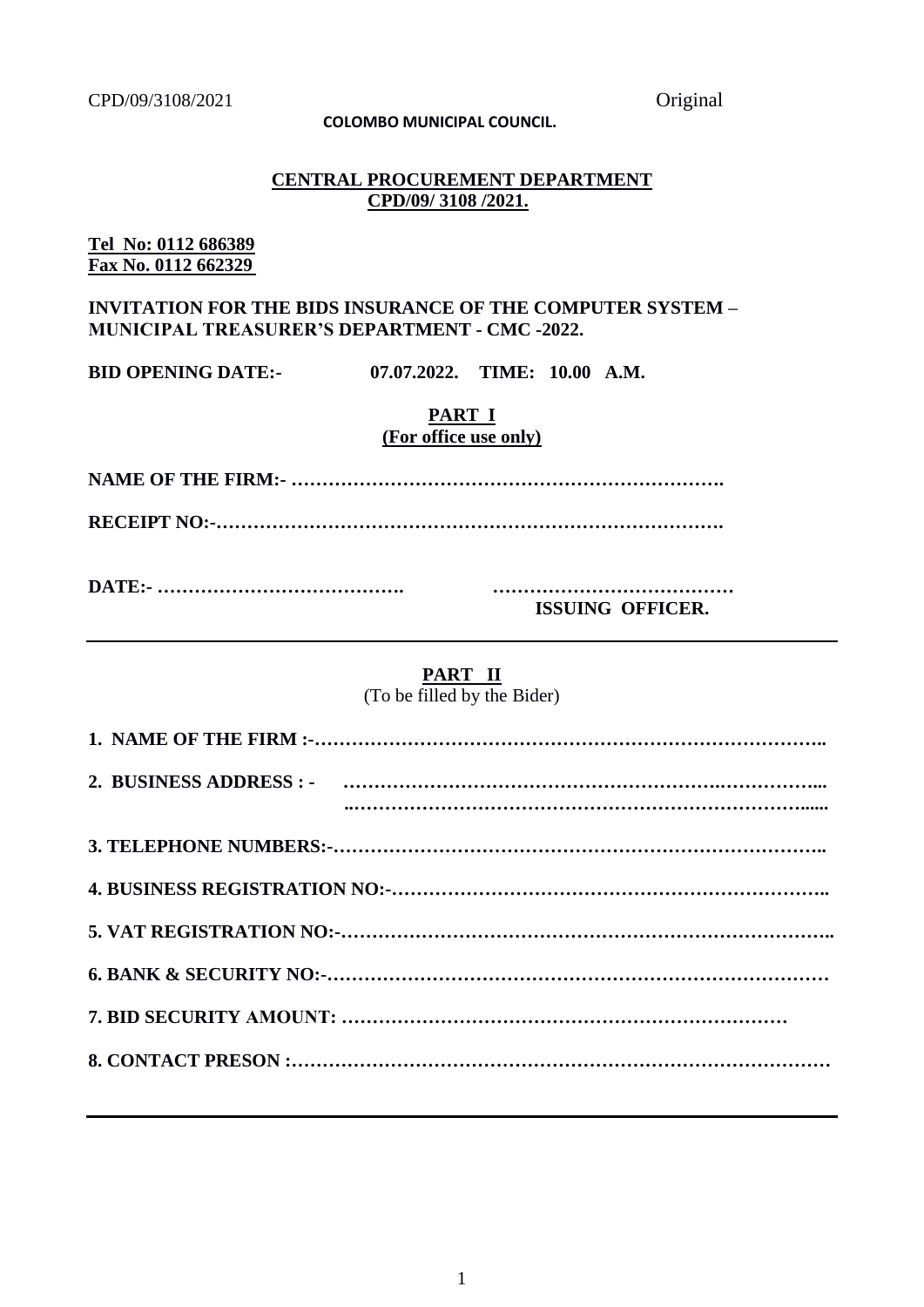# CPD/09/3108/2021 Original  **Should be filled by the Bidder**

Insurance of the Computer System - Municipal Treasurer's Department.

| 01. | Insurance of the Computer System - Municipal Treasurer's<br>Department. F.R. Senanayake Mawatha, Town Hall, Colombo 07. |                                                   |                |                             |                                                           |                |  |  |  |  |
|-----|-------------------------------------------------------------------------------------------------------------------------|---------------------------------------------------|----------------|-----------------------------|-----------------------------------------------------------|----------------|--|--|--|--|
| 02. | The period of insurance required is from 01.04.2022 to 31.03.2023 for<br>one year.                                      |                                                   |                |                             |                                                           |                |  |  |  |  |
| 03. |                                                                                                                         |                                                   |                |                             | Computer System - Municipal Treasurer's Department. - 01. |                |  |  |  |  |
|     | No.                                                                                                                     | Item                                              | Qu<br>a.       | <b>Unit Price</b>           | <b>Total Price</b>                                        | Purchased Year |  |  |  |  |
|     | 01.                                                                                                                     | Syberoam<br><b>CR 200 ing</b>                     | $\mathbf{1}$   | 581,291.36                  | 581,291.36                                                | 2018           |  |  |  |  |
|     |                                                                                                                         | do -                                              | $\mathbf{1}$   | 866,580.00                  | 866,580.00                                                | 2018           |  |  |  |  |
|     | 02.                                                                                                                     | Synology<br><b>NAS 2*2 TB</b>                     | $\mathbf{1}$   | 190,228.75                  | 190,228.75                                                | 2018           |  |  |  |  |
|     | 03.                                                                                                                     | <b>HP Proliant</b><br><b>DL 380</b><br>server     | $\mathbf{1}$   | 1,240,564.42                | 1,240,564.42                                              | 2018           |  |  |  |  |
|     | 04.                                                                                                                     | <b>HP Proliant</b><br><b>DL 380</b><br>server     | $\overline{2}$ | 1,523,088.40                | 3,046,176.80                                              | 2018           |  |  |  |  |
|     | 05.                                                                                                                     | <b>Tape Drive</b><br>HP                           | $\mathbf{1}$   | 895,394.76                  | 895,394.76                                                | 2018           |  |  |  |  |
|     | 06.                                                                                                                     | HP<br>Transceiver                                 | 4              | 26,000.00                   | 104,000.00                                                | 2018           |  |  |  |  |
|     | 07.                                                                                                                     | <b>HP 24</b><br><b>PORT</b><br>Gigabite<br>switch | 5              | 56,500.00                   | 282,500.00                                                | 2018           |  |  |  |  |
|     | 08.                                                                                                                     | HP 1920 24<br>Port Giga<br>Switch                 | $\overline{4}$ | 32,500.00                   | 130,000.00                                                | 2018           |  |  |  |  |
|     | 09.                                                                                                                     | Media<br>Converters                               | $\overline{2}$ | 15,500.00<br>$\overline{2}$ | 31,000.00                                                 | 2018           |  |  |  |  |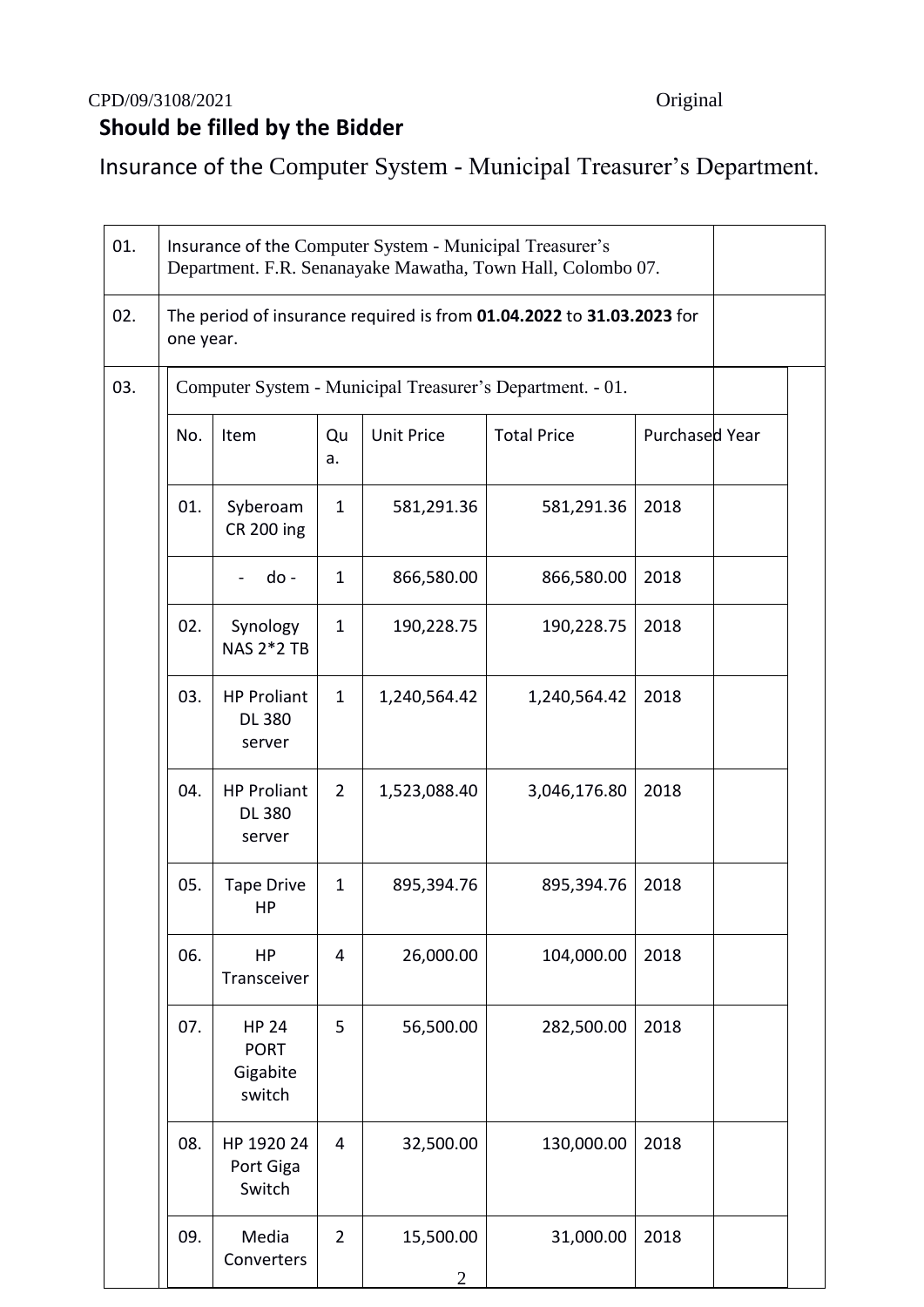| CPD/09/3108/2021 |                                           |                |                   |                                                           | Original        |  |  |
|------------------|-------------------------------------------|----------------|-------------------|-----------------------------------------------------------|-----------------|--|--|
| 10.              | Cabinet<br>(Network)                      | $\overline{4}$ | 4,350.00          | 17,400.00                                                 | 2018            |  |  |
| 11.              | <b>Power Bars</b>                         | 4              | 4,250.00          | 17,000.00                                                 | 2018            |  |  |
| 12.<br>Lap Top   |                                           | $\overline{2}$ | 171,300.00        | 342,600.00                                                | 2021            |  |  |
| 13.              | - Do -                                    | $\mathbf{1}$   | 105,900.00        | 105,900.00                                                | 2021            |  |  |
| Total            |                                           |                | 5,713,447.69      | 7,850,636.09                                              |                 |  |  |
|                  |                                           |                |                   | Computer System - Municipal Treasurer's Department. - 02. |                 |  |  |
| No.              | Item                                      | Qu<br>a.       | <b>Unit Price</b> | <b>Total Price</b>                                        | Purchas<br>Year |  |  |
| 01.              | Printers-<br>Line (IBM)                   | $\mathbf{1}$   | 300,000.00        | 300,000.00                                                | 2011            |  |  |
| 02.              | Printers-<br>Line<br>(Printronix)         | $\mathbf{1}$   | 600,000.00        | 600,000.00                                                | 2011            |  |  |
| 03.              | As 400-<br>server                         | $\mathbf{1}$   | 17,000,000.00     | 17,000,000.00                                             | 2011            |  |  |
| 04.              | FTP server                                | $\mathbf 1$    | 35,000.00         | 35,000.00                                                 | 2013            |  |  |
| 05.              | Server UPS<br>System                      | $\overline{2}$ | 25,000.00         | 50,000.00                                                 | 2011            |  |  |
| 06.              | Network<br>Switch                         | 4              | 35,000.00         | 140,000.00                                                | 2011            |  |  |
| 07.              | Routers                                   | $\overline{2}$ | 65,000.00         | 130,000.00                                                | 2011            |  |  |
| 08.              | PC with<br>Monitors                       | 110            | 60,000.00         | 6,600,000.00                                              | 2013            |  |  |
|                  |                                           |                |                   |                                                           | 2018            |  |  |
| 09.              | $Thin -$<br>client Pc<br>with<br>monitors | 32             | 50,000.00         | 1,600,000.00                                              | 2013<br>2018    |  |  |
| 10.              | Lap Top                                   | 3              | 50,000.00         | 150,000.00                                                | 2013            |  |  |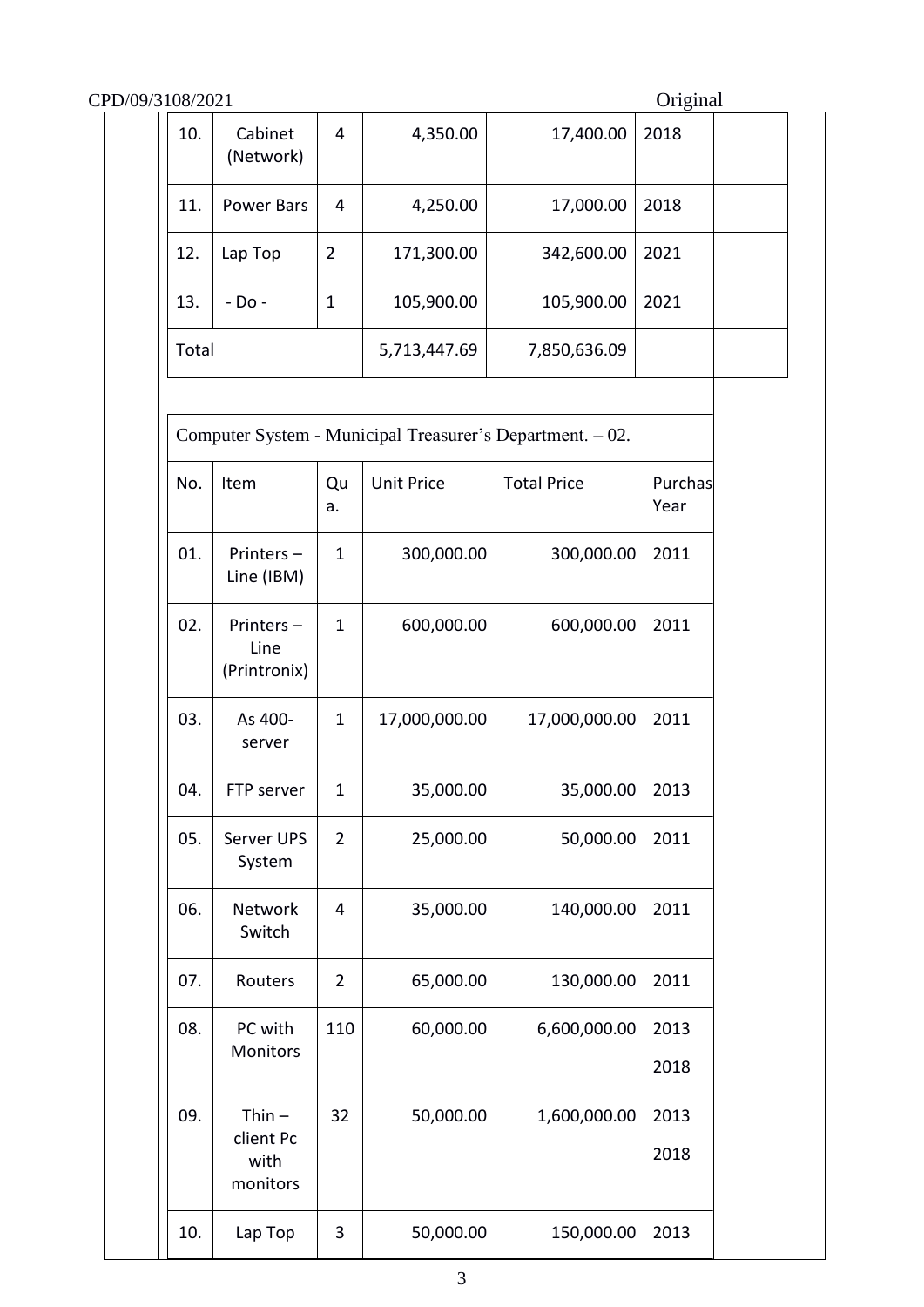|     |                                                                                                                                                                                                                                                                                                                                                                                                                                                                                                                                                                                                                                                          |                                          |                |               |               | 2018         |  |  |
|-----|----------------------------------------------------------------------------------------------------------------------------------------------------------------------------------------------------------------------------------------------------------------------------------------------------------------------------------------------------------------------------------------------------------------------------------------------------------------------------------------------------------------------------------------------------------------------------------------------------------------------------------------------------------|------------------------------------------|----------------|---------------|---------------|--------------|--|--|
|     | 11.                                                                                                                                                                                                                                                                                                                                                                                                                                                                                                                                                                                                                                                      | Printers-<br>Laser<br>(Black &<br>White) | 46             | 25,000.00     | 1,150,000.00  | 2013<br>2018 |  |  |
|     | 12.                                                                                                                                                                                                                                                                                                                                                                                                                                                                                                                                                                                                                                                      | Printers-<br>Laser<br>(Colour)           | $\overline{2}$ | 35,000.00     | 70,000.00     | 2013<br>2018 |  |  |
|     | 13.                                                                                                                                                                                                                                                                                                                                                                                                                                                                                                                                                                                                                                                      | Printer-<br>(Dot<br>Metrix)              | 34             | 15,000.00     | 510,000.00    | 2013<br>2018 |  |  |
|     | 14.                                                                                                                                                                                                                                                                                                                                                                                                                                                                                                                                                                                                                                                      | <b>Scanners</b>                          | 4              | 15,000.00     | 60,000.00     | 2013<br>2018 |  |  |
|     | 15.                                                                                                                                                                                                                                                                                                                                                                                                                                                                                                                                                                                                                                                      | Server<br>Rack                           | $\overline{2}$ | 100,000.00    | 200,000.00    | 2013<br>2018 |  |  |
|     | Total                                                                                                                                                                                                                                                                                                                                                                                                                                                                                                                                                                                                                                                    |                                          |                | 18,410,000.00 | 10,695,000.00 |              |  |  |
| 05. | The insurance should also cover.<br>(a) Fire & lighting<br>(b) Riots and strikes -up to Sum insured<br>(c) Malicious Damage<br>(d) Explosion<br>(e) Cyclone, Storm, Tempest<br>(f) Flood<br>(g) Earthquake (with fire & shock)<br>(h) Natural Disaster cover Including Tsunami, Thunder storm, Tidal<br>waves, Hurricane Typhoon, Tornadoes, due to an atmospheric<br>disturbance, Hailstorm storm and Tempest, Windstorm,<br>Rainstorm due to an atmospheric.<br>(i) Aircraft Damage<br>(j) Impact Damage<br>(k) Spontaneous Combustion<br>(I) Explosion<br>(m) Bursting & overflowing of water tanks & apparatus or pipes<br>(n) Electrical Inclusion. |                                          |                |               |               |              |  |  |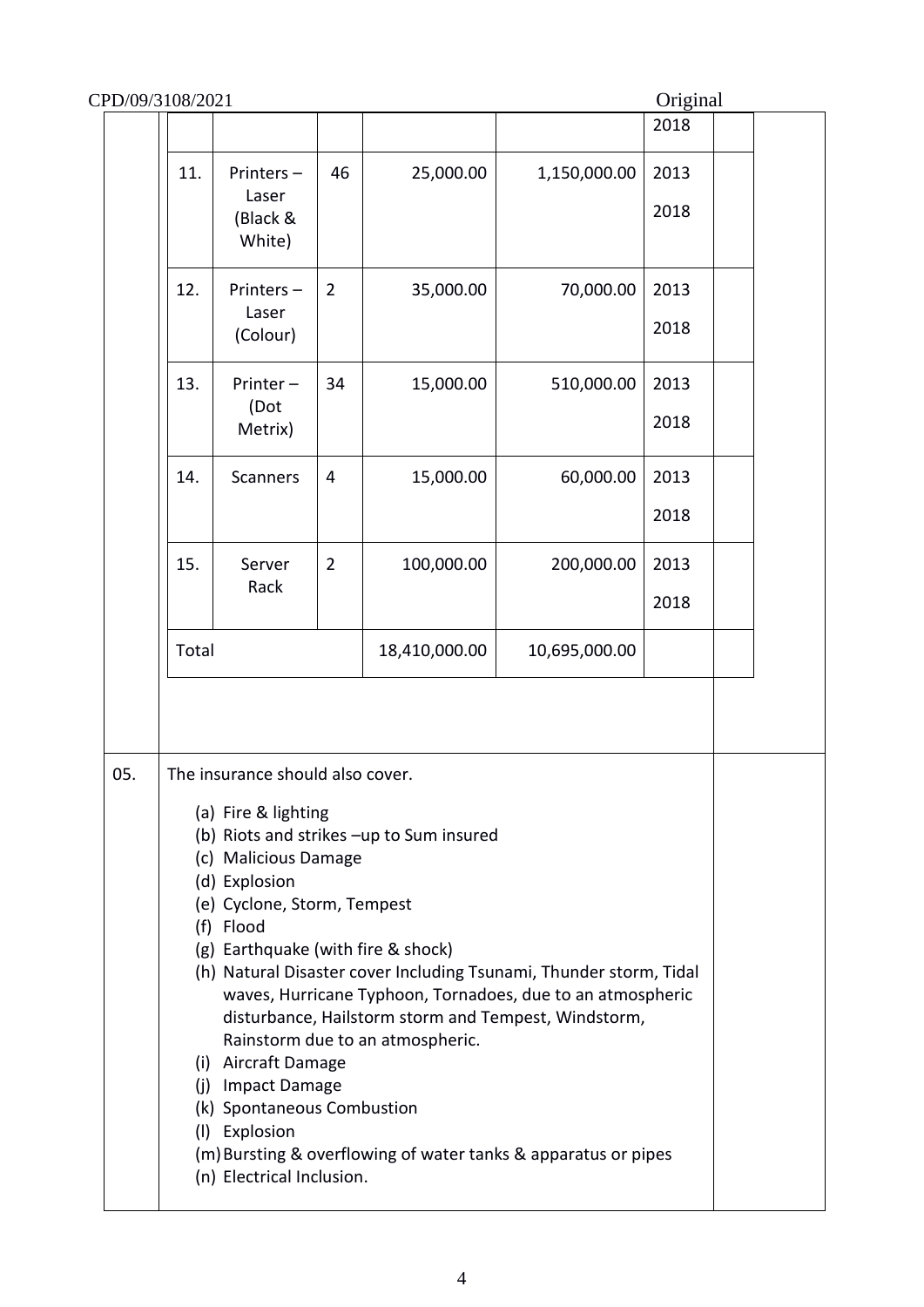### **INVITATION FOR THE BIDDER INSURANCE OF THE COMPUTER SYSTEM – MUNICIPAL TREASURER'S DEPARTMENT - CMC -2022.**

### **CPD/09/3108/2021.**

| <b>PRICE SCHEDULE</b>                                          |                              |                            |                           |         |  |
|----------------------------------------------------------------|------------------------------|----------------------------|---------------------------|---------|--|
|                                                                | Premium without<br>VAT & Tax | Amount of Vat<br>Component | Premium with VAT<br>& Tax | Remarks |  |
| Computer<br>System -<br>Municipal<br>Treasurer's<br>Department |                              |                            |                           |         |  |

 **.................................................................**

 **Signature of the Bidder & Seal of the Firm.**

Date :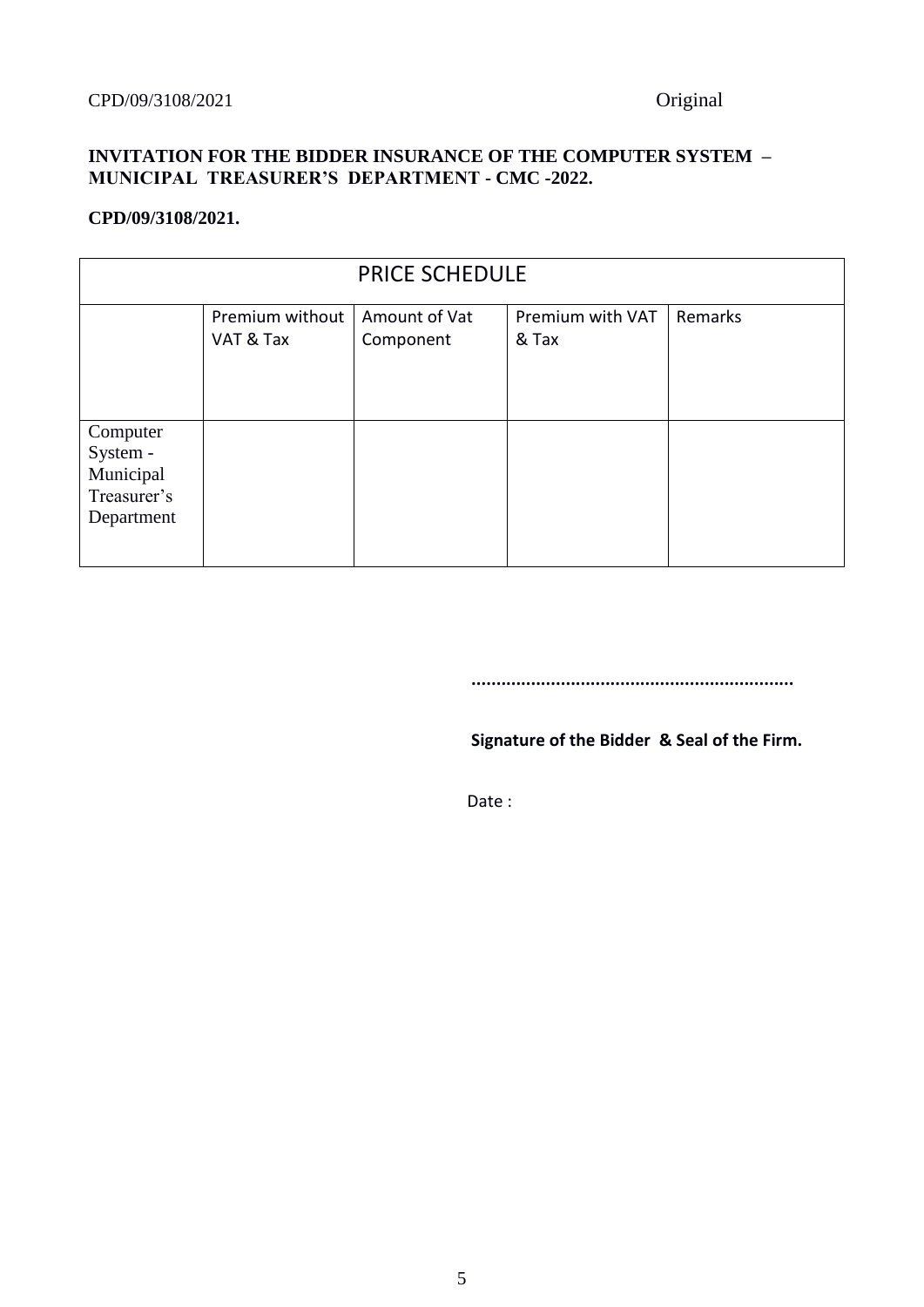### **COLOMBO MUNICIPAL COUNCIL**

# **CENTRAL PROCUREMENT DEPARTMENT**

### **INVITATION FOR BIDS INSURANCE OF THE COMPUTER SYSTEM –MUNICIPAL TREASURER'S DEPARTMENT - CMC -2022.**

### **BID CONDITIONS**

Please follow invitation for the Bid Notice published on **17.06.2022** .in the Daily News, and Dinamina for details of Bid Items.

Bids will be received up to 10.00 a.m. on .07.**07.2022.** and will be opened on immediately.

### *PART 1.*

### **COMMON TO ALL BIDDERS.**

- 1. All BIDDERS should be registered under the Insurance Regulatory Commission of Sri Lanka (IRCSL) as a Insurance provider. (Copy of the registration certificate should be attached).
- 2. Bids Security shall be obtained in favor of the Municipal Commissioner to the value of **Rs. 20,000.00 (Rs. Twenty Thousand)** valid for **210 days (Two Hundred Ten days)** from the closing date of Bids and should be provided along with the Bid. Bid Security should be obtained only from a recognized Bank accepted by the Central Bank of Sri Lanka under Banking Act No.: 30 of 1988. (Bid Security format is attached).
- 3. Bids shall be forwarded in **Original** with **Duplicate**. Both copies of the Bid should be signed and sealed by the Bidder and enclose in separate envelops and Seal, each should be marked "ORIGINAL" and "DUPLICATE" and the Name of the Bid Item and Closing Date and Address to the "Municipal Commissioner" Colombo Municipal Council, Town Hall, Colombo 07. Thereafter Both ORIGINAL and DUPLICATE should be enclosed to one envelop and sealed and mark the Name of Bid item to be supplied on top left hand corner and Closing Date and Address to Municipal Council, Town hall, Colombo 07,

**Bidder's Name and Address should not be written on each envelop. That any words Mark or other reference on the cover or envelope. Identifying the name of the Bider with change the Bid to be invalid.**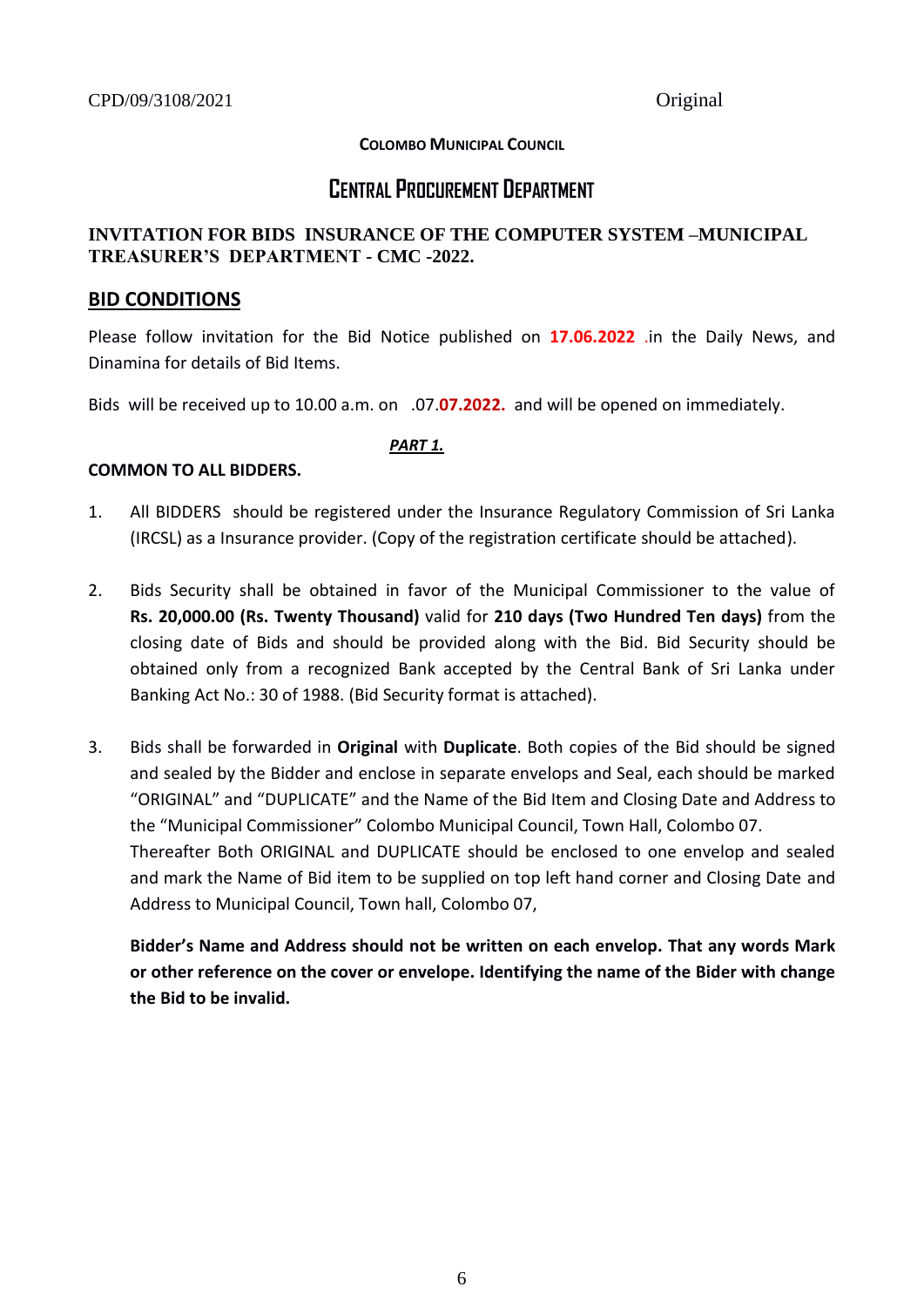- 4. The duly perfected Bidder should be deposited in the "Bid Box" kept in the Municipal Secretary's Department, Town Hall, Colombo 07, before closing as per time and date published in the press Notice.
- 5. Bidders or their authorized representatives are allowed to be present at the time of opening of the Bidder.
- 6. The prices Bided shall be kept valid for acceptance for a period of One Year from the date of closing of Bidder. The prices quoted shall be firm and not subject to adjustment for any reason and no Bidder can be withdrawn after the closing of Bidder.
- 7. Bid securities will be returned as promptly as possible after the letter of award is given and enter into an agreement together with a performance Security. Unsuccessful Bid's Bid Security will be released after the said award.
- 8. Immediately after the receipt of the Letter of Award (at least 07 days) the Bidder shall submit a Performance Security from a Bank mentioned under No. 03 above for an amount equivalent to **Rs.50,000.00** form of a Performance Security obtained in favor of the Municipal Commissioner in the Bided Currency, within 07 days with a letter of acceptance and enter into an agreement with the Colombo Municipal Council for the due and satisfactory performance of the contract. The Bidder should bear the cost of stamp if any that shall be affixed to the contract. Performance Security format is attached.
- 9. The performance Security shall ensure the completion of all obligations under the contract and the aforesaid Performance Security shall be valid for **Thirteen Month (13)** payable on demand at Colombo Municipal council.
- 10. All documents provided by bid should be certified as true copy with official seal of the firm.
- 11. The Colombo Municipal Council reserves the right to accept or reject any Bid or part thereof without giving any reason whatsoever.
- 12. If the VAT registered VAT Registration certificate shall be submit with the Bid.
- 13. Under the Extraordinary Gazette No. 1530/13 dated 01.01.2008 all payments of Rs. 25,000/ and above will be subjected to a Stamp Duty of Rs.25/-
- 14. **Cancellation** (According chapter v 16 of Gazette by low of Colombo Municipal Council on 17/09/2021).
	- a) If the contractor shall have offered or given or agreed to give to any person any gift or consideration of any kind as an inducement or reward for doing or for bearing to do any action in relation to obtaining, or the execution of, any Council contract;
	- b) If the contractor shall have shown or for borne to show favo
	- c) ur or disfavour to any person in relation to any Council contract;
	- d) If the acts described in (a) and (b) shall have been done by any person employed by the contractor or acting on his behalf (whether with or without the knowledge of the contractor);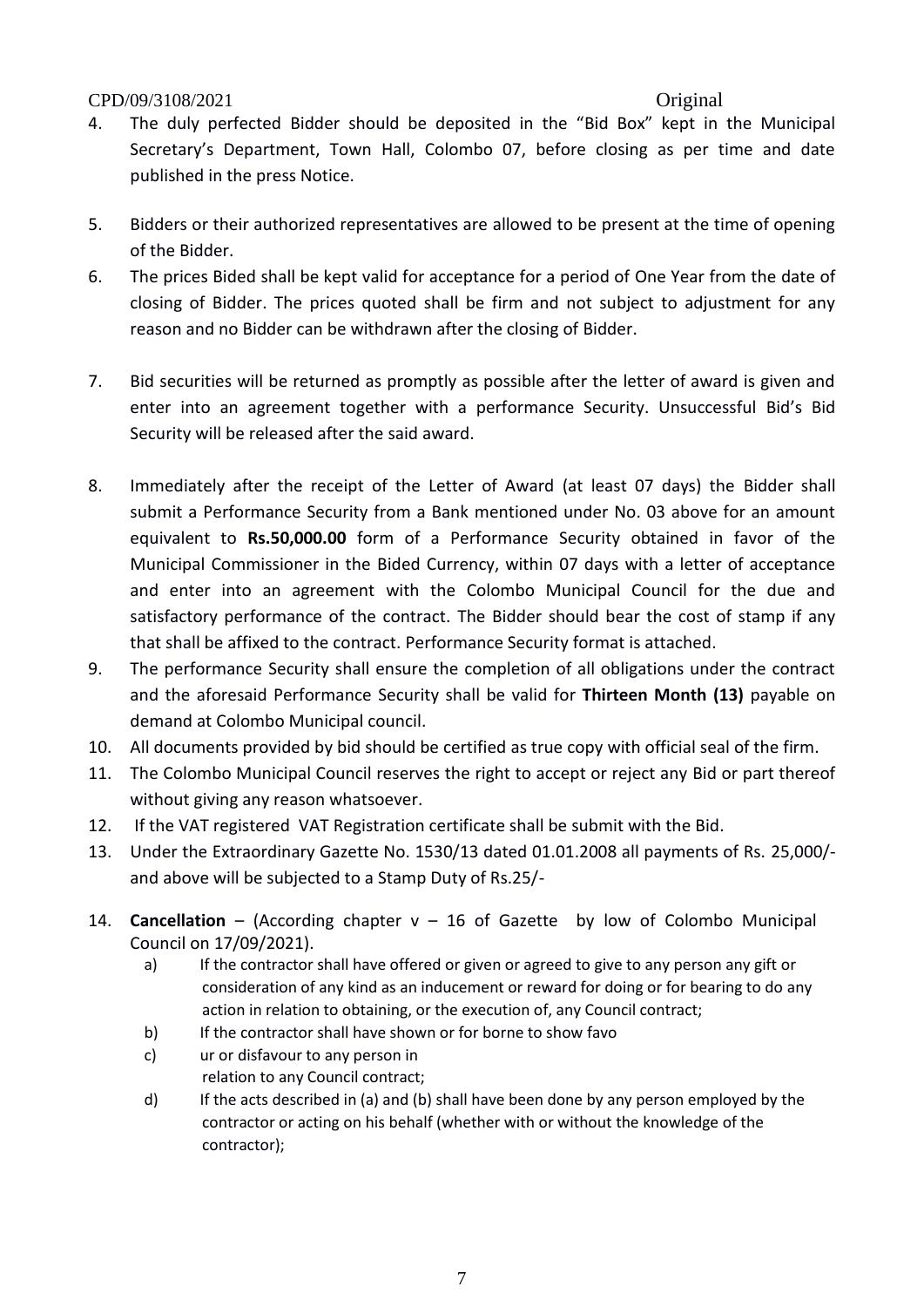- e) If in relation to any contract with the Council the contractor or any person employed by him or acting on his behalf shall have committed any offence under the Bribery and Corruption Acts.
- f) If the Contractor shall become bankrupt, make an arrangement with creditors, go into liquidation etc.
- g) If the Engineer or Architect certified in writing that the Contractor :-
	- I. Has abandoned the Contract,
	- II. Has failed to commence the works,
	- III. Has failed to proceed with the works with due diligence,
	- IV. Has failed withing a reasonable period to pull down or replace work after being instructed to do so,
	- V. Is not executing the works in accordance with the contract.

### **PART V.**

### **INVITATION OF BID FOR INSURANCE OF THE COMPUTER SYSTEM –MUNICIPAL TREASURER'S DEPARTMENT - CMC -2022.**

- 1. The prices of the Bidder should be in Sri Lankan Currency.
- 2. No advance payment shall be made for any purpose unless otherwise specified or agreed.
- 3. Payments will be made only after receiving Insurance policy certificates.

### **PART VI.**

### **INVITATION OF BID FOR INSURANCE OF THE COMPUTER SYSTEM –MUNICIPAL TREASURER'S DEPARTMENT - CMC -2022.**

I/We the under signed having read and fully acquainted myself /ourselves with the contents of the "Information and Instructions to Bidders and Terms and Conditions of Bidder" pertaining to the above Bid, along with Schedules attached. Thereto, do hereby undertake to supply and deliver the goods referred to therein, in accordance with the aforesaid Instructions, Terms and Conditions. The makeup of the aforesaid total Bid Price is given in the accompanying Price Schedules.

2. I/We confirm that this offer shall be open for acceptance until granting the awarding letter

for the supply service and that it will not be withdrawn or revoked prior to that date.

- 3. I/We attach hereto the following documents as part of my/our Bid.
	- i. Price Schedules.

 **…………………………………………………………………………………………..…………..………………**

ii. Vat Registration certificate.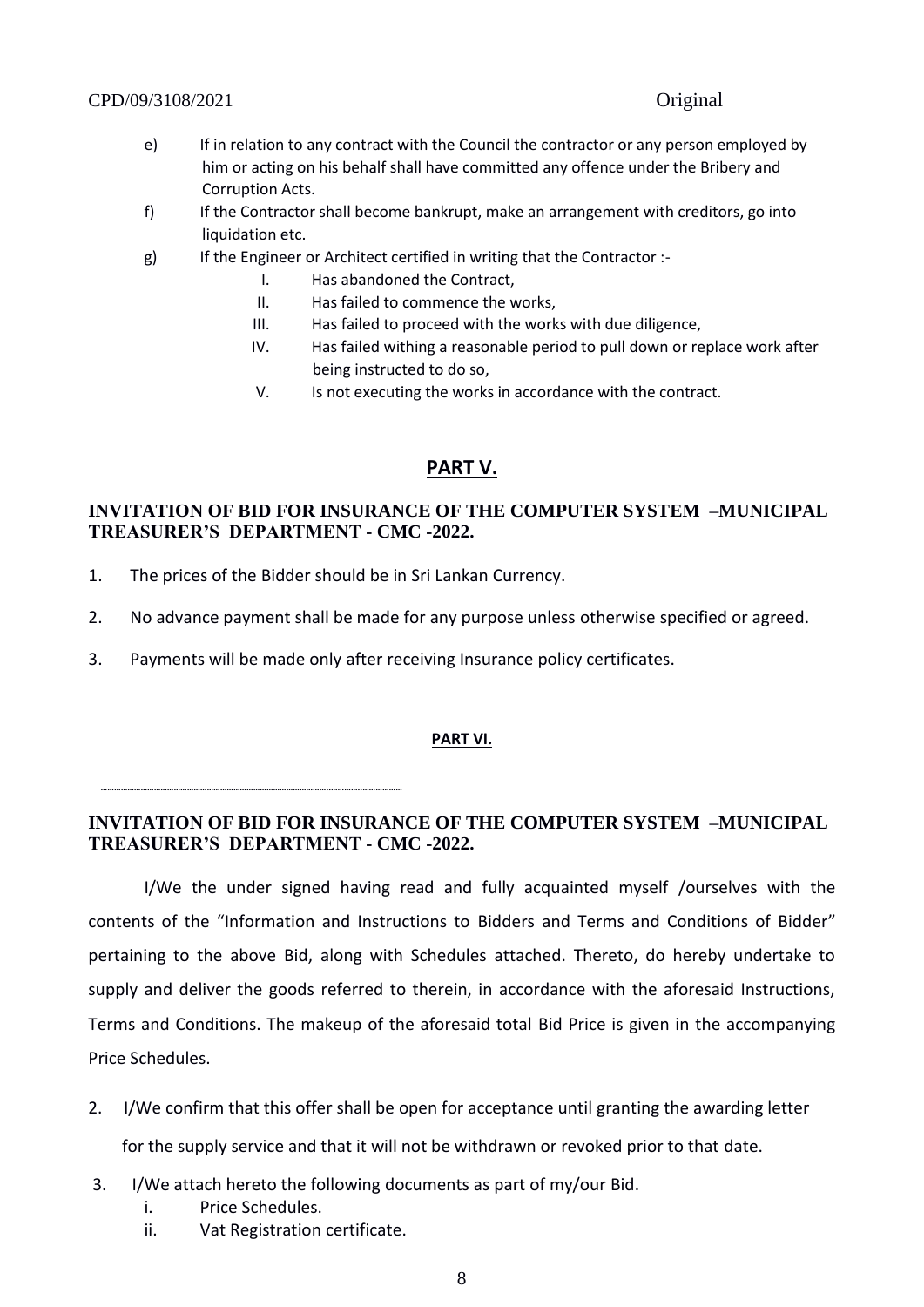- iii. Bid Security.
- iv. Documentary evidence to establish qualifications for the performance of the contract.
- v. Any other document.
- 4. I/We understand that the Council is not bound to accept the lowest Bid and that the Council reserves the right to reject any or all Bids or to accept any part of a Bidder without assigning any reasons therefore.
- 5. We undertake to adhere to the Delivery Schedule attached.
- 6. My/Our Bank Reference is as follows;

| Address   | $\ddotsc$ . The communication of the communication of the communication of the communication of the communication of the communication of the communication of the communication of the communication of the communication of th |
|-----------|----------------------------------------------------------------------------------------------------------------------------------------------------------------------------------------------------------------------------------|
|           |                                                                                                                                                                                                                                  |
| Telephone |                                                                                                                                                                                                                                  |
| Fax       |                                                                                                                                                                                                                                  |
| E-mail    |                                                                                                                                                                                                                                  |
|           |                                                                                                                                                                                                                                  |
|           |                                                                                                                                                                                                                                  |

**………………………………………………………………………..** 

### **Signature of the Bidder & Seal of the Firm.**

Date :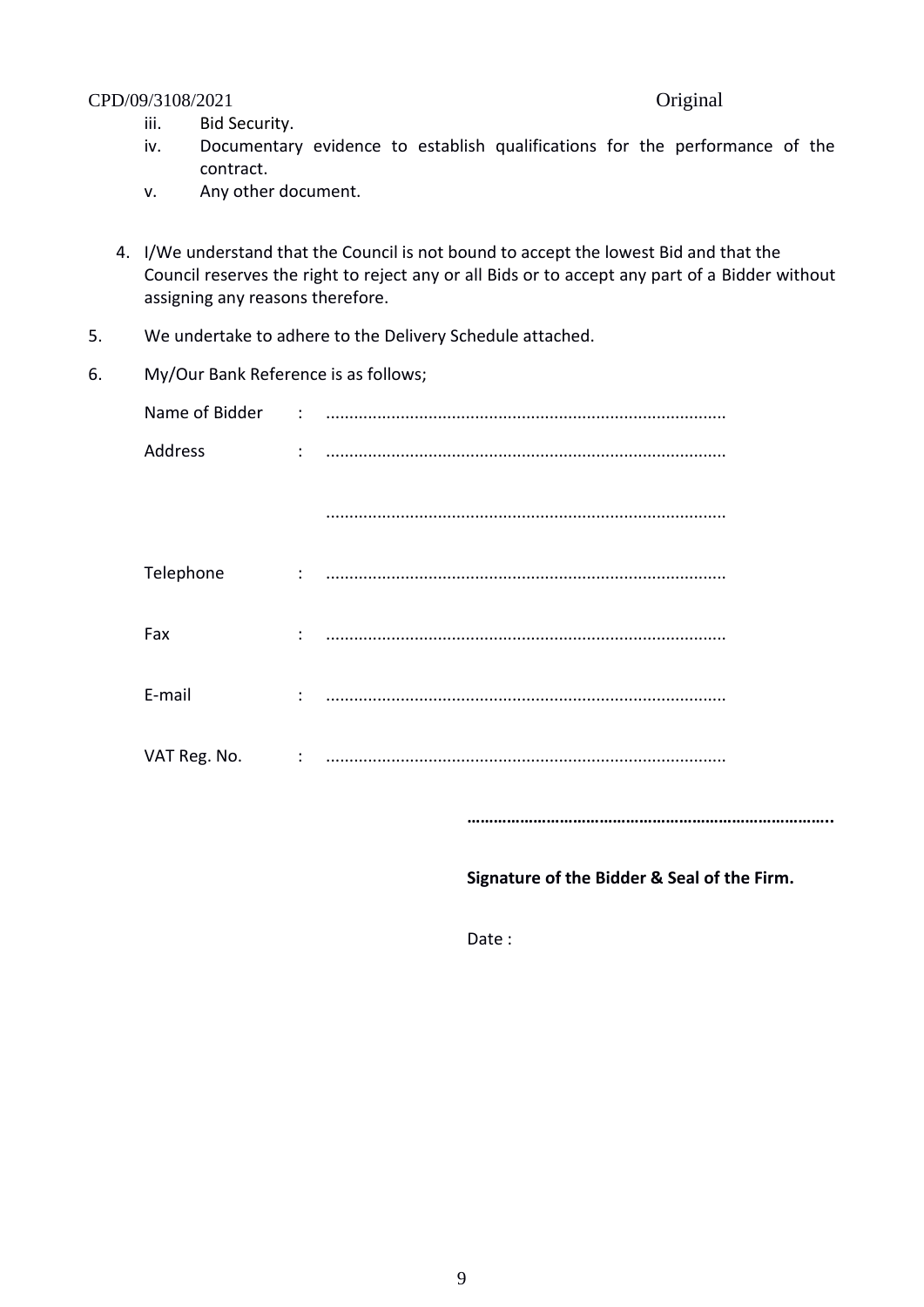### 01. Bid Guarantee

[this Bank Guarantee form shall be filled in accordance with the instructions indicated in brackets] --------------- [insert issuing agency's name, and address of issuing branch or office] ------

\*Beneficiary: ------------ [ name and address of Purchaser]

Date: -------- [insert (by issuing agency) date]

BID GUARANTEE No.: ----------- [insert (by issuing agency) number]

We have been informed that --------- [insert (by issuing agency) name of the Bidder; if a joint venture, list complete legal names of partners] (hereinafter called "the Bidder") has submitted to you its bid dated -------- - [insert (by issuing agency) date](hereinafter called

"the Bid") for the supply of [insert name of Supplier] under Invitation for Bids No. ---------- [insert IFB number] ("the IFB").

Furthermore, we understand that, according to your conditions, Bids must be supported by a Bid Guarantee.

At the request of the Bidder, we --------------- [insert name of issuing agency] hereby irrevocably undertake to pay you any sum or sums not exceeding in total an amount of ----------- [insert amount in figures] --------- - [insert amount in words]) upon receipt by us of your first demand in writing accompanied by a written statement stating that the Bidder is in breach of its obligation(s) under the bid conditions, because the Bidder:

- (a) has withdrawn its Bid during the period of bid validity specified; or
- (b) does not accept the correction of errors in accordance with the Instructions to Bidders (hereinafter "the ITB"); or
- (c) having been notified of the acceptance of its Bid by the Purchaser during the period of bid validity, (i) fails or refuses to execute the Contract Form, if required, or (ii) fails or refuses to furnish the Performance Security, in accordance with the ITB.

This Guarantee shall expire: (a) if the Bidder is the successful bidder, upon our receipt of copies of the Contract signed by the Bidder and of the Performance Security issued to you by the Bidder; or (b) if the Bidder is not the successful bidder, upon the earlier of (i) our receipt of a copy of your notification to the Bidder that the Bidder was unsuccessful, otherwise it will remain in force up to ------ (insert date)

Consequently, any demand for payment under this Guarantee must be received by us at the office on or before that date.

[signature(s) of authorized representative(s)  $\vert$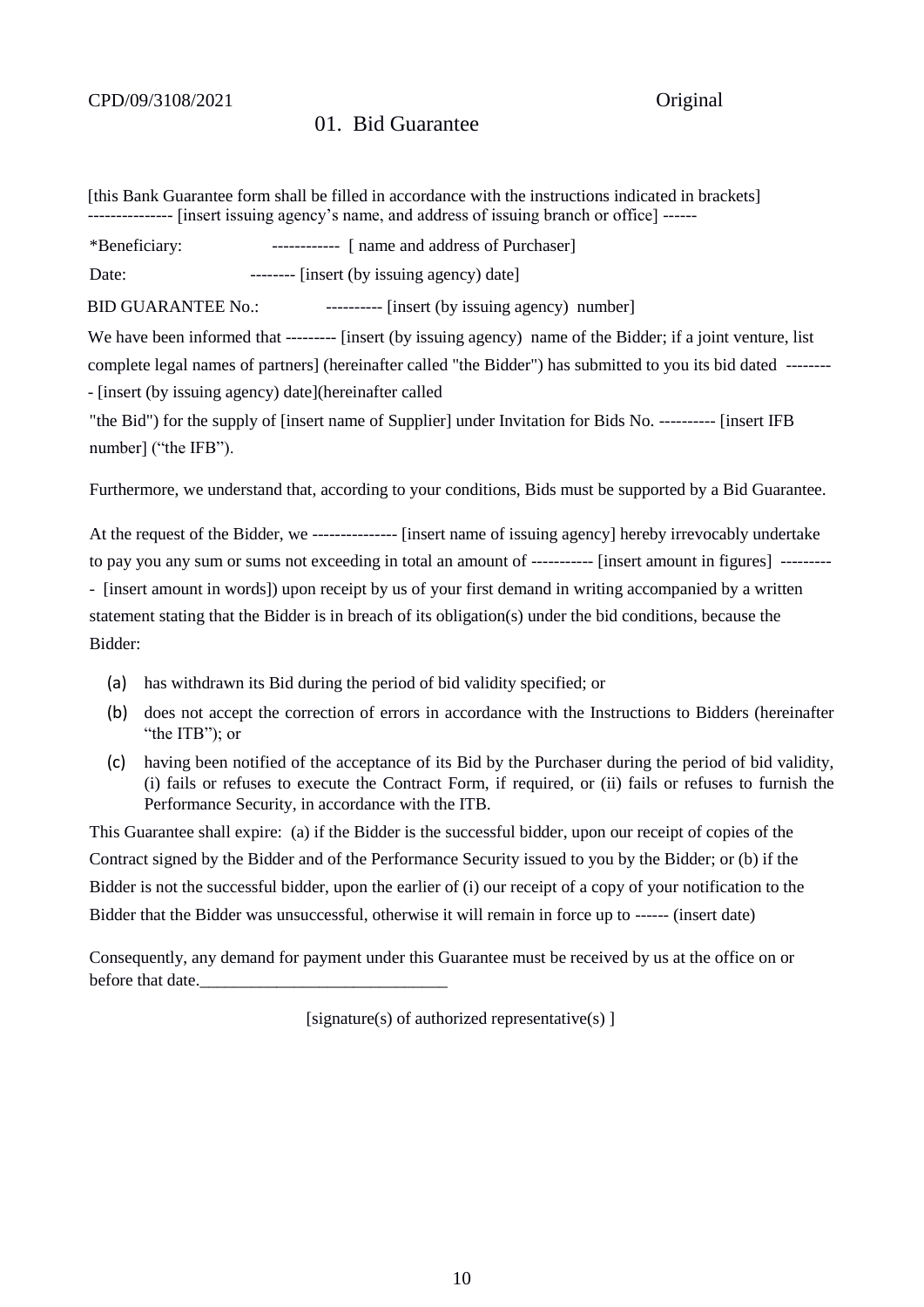# 2**. Performance Security**

[Note: the purchaser is required to fill the information marked as "\*" and delete this note prior to selling of the bidding document]

[The issuing agency, as requested by the successful Bidder, shall fill in this form in accordance with the instructions indicated]

--------------------- [Issuing Agency's Name, and Address of Issuing Branch or Office] ---------------------- \* **Beneficiary**:---

------------------------ [Name and Address of Employer] ---------------------

**Date:** ------------------------------

**PERFORMANCE GUARANTEE No**.: -------------------------

We have been informed that ------------------ [name of Supplier] (hereinafter called "the

Supplier") has entered into Contract No. --------------- [reference number of the contract] dated ------------- with

you, for the -------------- Supply of ------------------- [name of contract and brief description] (hereinafter called "the Contract").

Furthermore, we understand that, according to the conditions of the Contract, a performance guarantee is required.

At the request of the Supplier, we ---------------- [name of Agency] hereby irrevocably undertake to pay you any sum or sums not exceeding in total an amount of ------------ [amount in figures] (--------------) [amount in words], such sum being payable in the types and proportions of currencies in which the Contract Price is payable, upon receipt by us of your first demand in writing accompanied by a written statement stating that the Contractor is in breach of its obligation(s) under the Contract, without your needing to prove or to show grounds for your demand or the sum specified therein.

This guarantee shall expire, no later than the …. day of ……, 20.. [insert date, 28 days beyond the scheduled completion date including the warranty period] and any demand for payment under it must be received by us at this office on or before that date.

[signature(s)]

\_\_\_\_\_\_\_\_\_\_\_\_\_\_\_\_\_\_\_\_\_